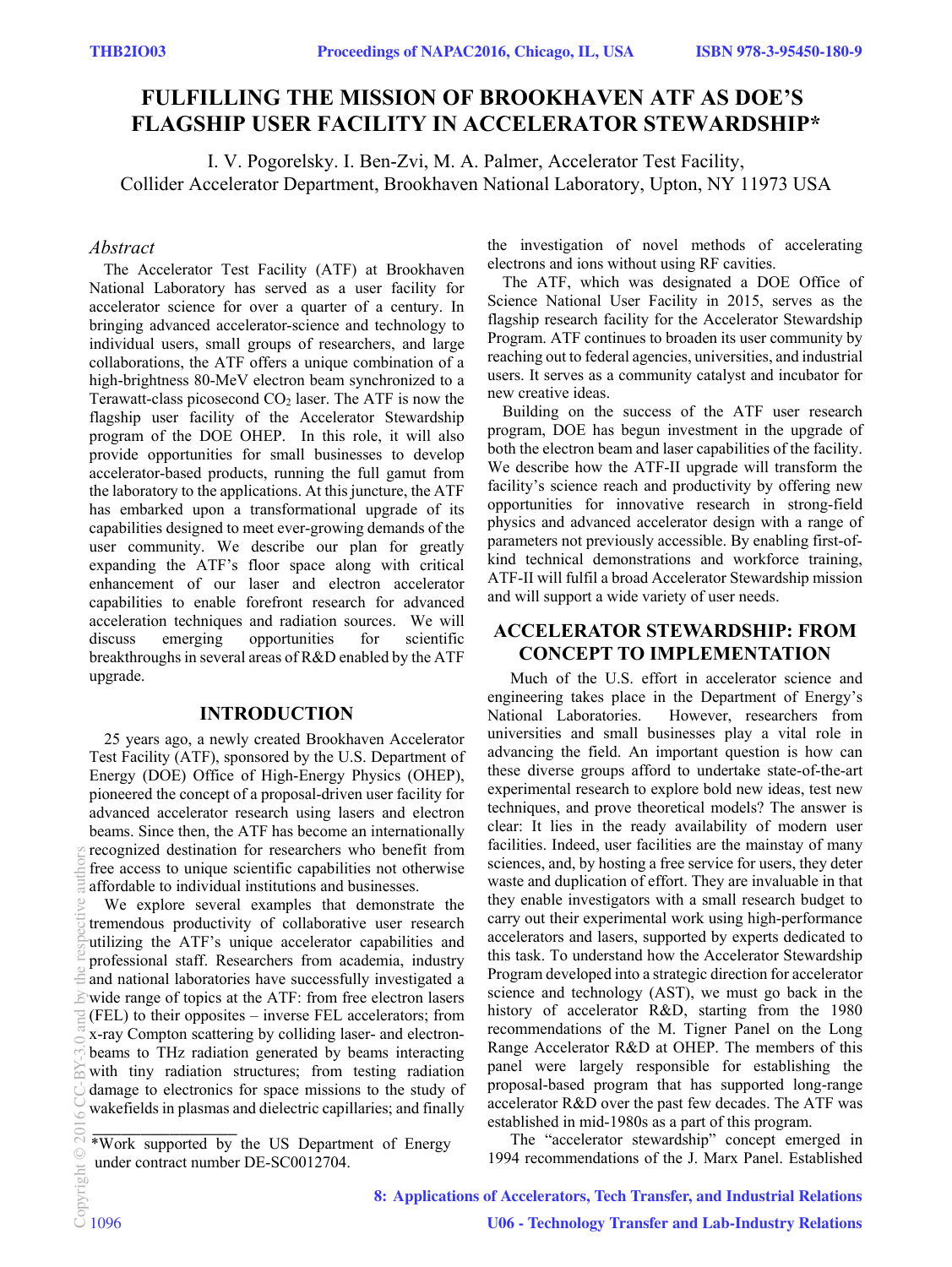by DOE's Office of Energy Research (OER) as a High Energy Physics Advisory Panel (HEPAP), this panel was tasked with undertaking a broad assessment of the status and promise of the field of accelerator physics and technology with respect to five OER programs, which included High Energy Physics, Nuclear Physics, and Basic Energy Science. A notable excerpt from the panel's report states: "This subpanel believes that the DOE and its predecessor agencies—primarily through their longstanding and sustained investments in accelerator science and technology development—have de facto held a national trust for the stewardship of accelerator science and accelerator-based technology development."

In 2006, the Federal advisory board, HEPAP, established a subpanel on Accelerator R&D, also chaired by J. Marx [1]. This subpanel offered several concrete recommendations on the stewardship role of the OHEP for long- and mid-term accelerator R&D as well as the need for providing opportunities for workforce training at the experimental accelerator science facilities of the National Laboratories. They also examined the need for the stewardship role to be maintained, enhanced, and properly funded permanently.

Further strides towards broadening of the OHEPsupport accelerator R&D were made at the 2009 symposium "Accelerators for America's Future" [2]. The symposium was extremely successful in showing the importance of accelerators for our nation and in making the case for Federal support. Consequently, in 2011 the US Senate issued a report that directed the DOE "…to submit a 10-year strategic plan for accelerator-technology research and development to advance accelerator applications in energy and the environment, medicine, industry, national security, and discovery science." [3]

After the Accelerators for America's Future symposium, a series of workshops and panels offered guidance to the OHEP on how best to fulfill this mission. A clear statement of the program goals reads as follows [4]: *The mission of the DOE Long-Term Accelerator R&D Stewardship Program is to:* 

 *Support fundamental accelerator science and technology R&D, and* 

*Disseminate accelerator knowledge and training.* 

- *This mission is implemented through:* 
	- *Facilitating access to national laboratory accelerator facilities and infrastructure† for industrial and U.S. government agency users and developers of accelerators and related technology,*
	- *Developing innovative solutions to critical problems, to the benefit of both the broader user communities and the DOE discovery science community,*
	- *Serving as a catalyst to broaden and strengthen the community that relies on accelerators and accelerator technology.*

In FY 2014 DOE Funding Bill, the US Senate wrote the following: "Within the funds for High Energy Physics, the Committee also recommends \$20,000,000 for Accelerator Stewardship. The Committee recognizes the critical role accelerator technology can play in addressing many of the economic and societal issues confronting the country. The Committee supports the Office of Science's efforts to make unique test facilities available to U.S. industry to accelerate applications of accelerator technology…"

Based on this guidance, targeted programs in accelerator science were established by the OHEP in 2014 [5]. These included:

- A Funding Opportunity Announcement (FOA) in Accelerator Stewardship;
- The Accelerator Stewardship Test Facility Pilot Program wherein the ATF is recognized as a flagship user-facility;
- Accelerator Stewardship Program funding to support ATF operations and the ATF-II upgrade.

## **ATF'S ROLE IN THE ACCELERATOR STEWARDSHIP PROGRAM**

The elements of the above implementation underscore the importance of dedicated user facilities in fulfilling that mission as well as the unique role of the ATF. Historically, the ATF [6] has served a stewardship function for the accelerator physics community, long before a formal concept for accelerator stewardship was formulated. The ATF presently operates as a DOE Office of Science National User Facility, funded through the U.S. DOE OHEP Accelerator Stewardship Program. It provides a platform for proposal-driven and peer-reviewed research that offers qualified researchers free access to high quality laser and electron beams. In particular, the facility offers a multi-terawatt, picosecond, carbon-dioxide, infrared laser system that is synchronized to high-brightness electron bunches from a state-of-the-art 80-MeV linear accelerator. This unique combination of capabilities allows users to explore the long-wavelength scaling of strong-field electromagnetic processes and provides an unsurpassed opportunity to users to explore a new parameter space of potential importance to future accelerator capabilities.

As a DOE National User Facility, the ATF accepts proposals from across the scientific community including universities, laboratories, and industry, regardless of the source of funding or the intended application of the accelerator-science being pursued. Access to the facility is free for qualified users and approved proprietary research can be conducted on a cost-recovery basis. The opportunities provided by the ATF have been widely recognized by the research community and, over more than two decades of operation, the facility has been utilized by hundreds of users. These users have carried out groundbreaking experimental research in the physics of accelerator beams, particle sources, and beam instrumentation. They have also explored novel acceleration techniques and radiation sources. All this work has been carried out with the close, dedicated, and expert support of the ATF staff.

The broad range of research opportunities afforded by the ATF is illustrated by the following examples taken from its more than two decades of operation.

**8: Applications of Accelerators, Tech Transfer, and Industrial Relations**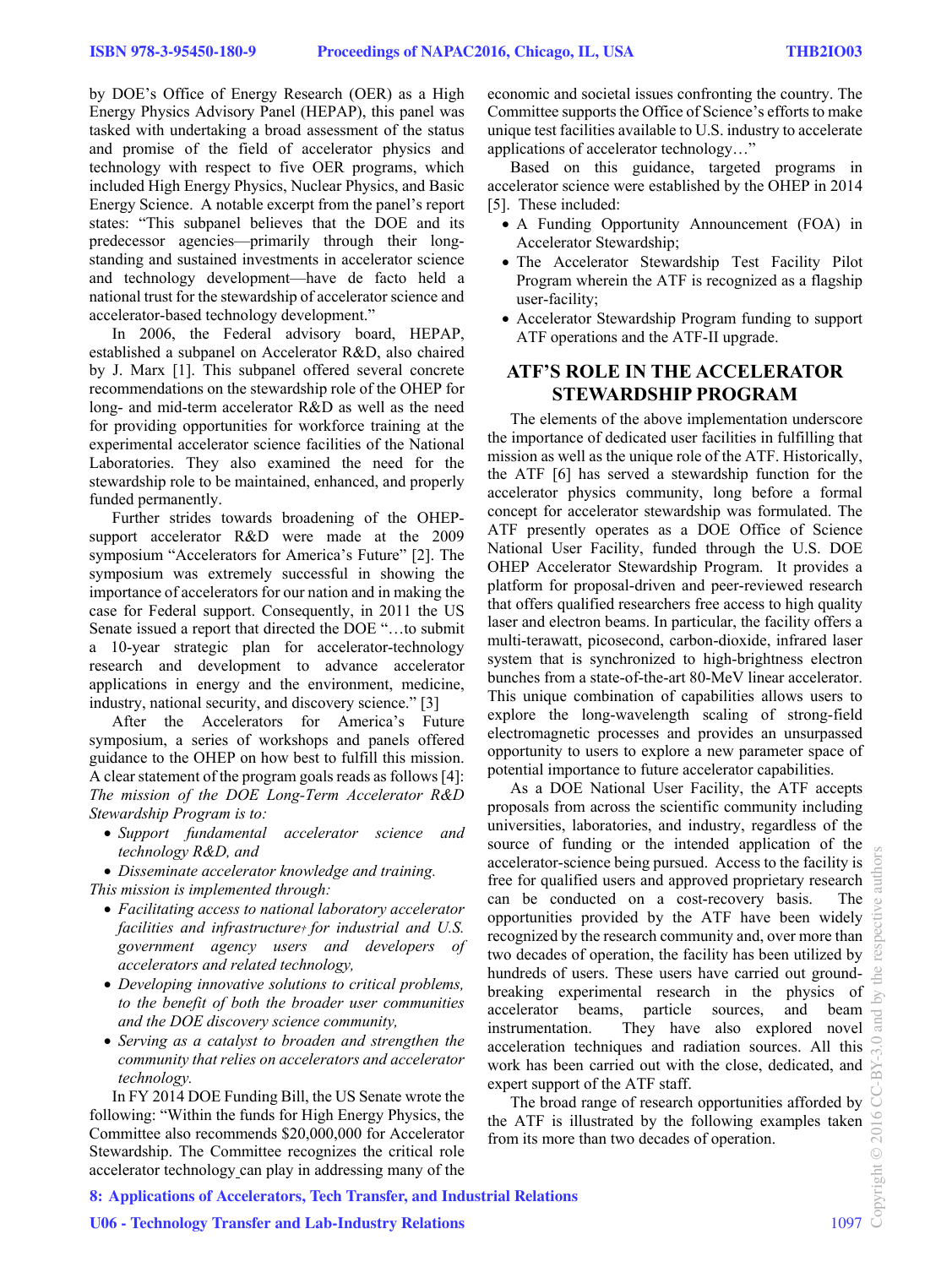Research carried out at the ATF was critical to the advent of x-ray Free Electron Laser (FEL) facilities. This work encompasses the first demonstrations of very highbrightness electron beams generated from a photocathode radiofrequency (RF) gun [7], self-amplified spontaneous emission in the visible wavelengths [8], and the first seeded FEL high-gain harmonic generation [9]. These ATF developments laid the foundation for the Linac Coherent Light Source (LCLS) and other leading worldwide FEL projects.

A range of demonstrations were made possible by the availability of the unique  $CO<sub>2</sub>$  laser system at the ATF. The first-ever demonstration of multi-stage laser acceleration was carried out at the ATF [10] using the Inverse Free Electron Laser (IFEL) process. This demonstration, a novelty at the time, validated the ability to produce beams with narrow energy spread. Secondly, Compton scattering by colliding infrared photons with an electron beam resulted in strong bursts of x-rays [11], thus supporting ultra-fast, high-contrast tomography. Thirdly, a focused laser beam interacting with a supersonic hydrogengas jet has been shown to produce monoenergetic MeVscale proton beams [12], thus enabling an ongoing research effort towards the medical application of such beams.

Exploration of plasma wakefields driven by an electron beam was another notable part of the ATFs' research program during the last decade. The introduction of a capillary discharge as a plasma source embedded in the electron beamline [13] enabled experimental measurements of the phase relationship between the longitudinal- and the transverse-components of the wake fields acting on a drive electron-bunch [14]. Proposals for a series of plasma-based studies quickly followed that entailed comprehensive studies of a wide spectrum of the electron bunch's modulation effects, i.e., longitudinal, transverse, and in electron momentum. These studies provided the first experimental demonstrations of the highgradient, controlled acceleration of a short electron bunch trailing the driver electron-bunch [15], electron beam filamentation [16], seeding of the self-modulation instability [17], and the demonstration of the resonance multi-bunch plasma wakefield acceleration (PWFA) along with a masking technique to generate a train of subpicosecond electron bunches with well-controlled spacing [18].

Recent examples of user experiments based on combining  $CO<sub>2</sub>$  laser capabilities with an electron beam include: the demonstration of 50 MeV energy-gain and 100 MeV/m acceleration gradient realized in the IFEL RUBICON experiment [19], which represent record numbers for electron acceleration in vacuum; and the observation of the mass-shift effect and up to the 3rd harmonic component in the spectrum observed in the Inverse Compton Scattering (ICS) process [20].

A core element of the Accelerator Stewardship mission is the training of the next generation of accelerator scientists. This has always been a focus of the ATF research program with 39 PhD theses having been successfully defended based on graduate research conducted at the facility. The ATF contribution to accelerator physics education has recently been further enhanced with a hands-on graduate training course for students in the Center for Accelerator Science and Education (CASE) Program at the State University of New York - Stony Brook campus.

The above history of cutting edge research, development of techniques and technology leading to new accelerator capabilities, and strong support for accelerator physics education established the ATF's stewardship role. Thus it was a natural choice for the lead facility in OHEP's Accelerator Stewardship Program.

# **THE ATF-II UPGRADE AND ITS POTENTIAL FOR DISCOVERY SCIENCE**

Given the established role played by the ATF in cutting edge accelerator research, the DOE has initiated funding of a plan to significantly expand the capabilities and science reach of the ATF. The ATF-II Upgrade will improve the facility's infrastructure, expand its electron accelerator research capabilities, and enable a transformational increase in the available peak power from its  $CO<sub>2</sub>$  laser. These upgrades will allow the ATF user community to continue to conduct experiments at the forefront of advanced accelerator research and radiation-source development for years to come. The expanded science reach of the ATF-II will support the most innovative ideas in these fields and stimulate the emergence of new ones.

In order to provide added flexibility for the facility, the ATF-II plan aims to move the facility to a new location on the Brookhaven site. The new location in Building 912 will provide more than 3 times the floor space of the present facility. This additional space will enable deployment of multiple, individually isolated experimental halls, which will greatly improve our ability to support multiple experimental groups simultaneously and is expected to lead to a substantial increase in user throughput. It also provides ample room for future updates to the facility.

One of the first benefits to be realized from the relocation of the facility has been the ability to add new electron beam research capabilities to the ATF portfolio. The first operational element of the new ATF-II is an Ultrafast Electron Diffraction facility [21], which will explore the uses and further develop the capabilities of this class of device.

More broadly, the relocation of the facility will allow us to improve the ATF electron beam's quality, stability, and energy through installing a new electron gun and a UV photocathode laser system, adding linac sections and higher power klystrons, and providing space for a bunch compressor capable of providing bunch lengths measured in femtoseconds. The upgrade will provide a set of stateof-the-art beam lines that have laser-tracker alignment and excellent thermal stability.

A central element of the ATF-II plan is an expansion of the  $CO<sub>2</sub>$  laser system, which will provide the foundation to

**8: Applications of Accelerators, Tech Transfer, and Industrial Relations**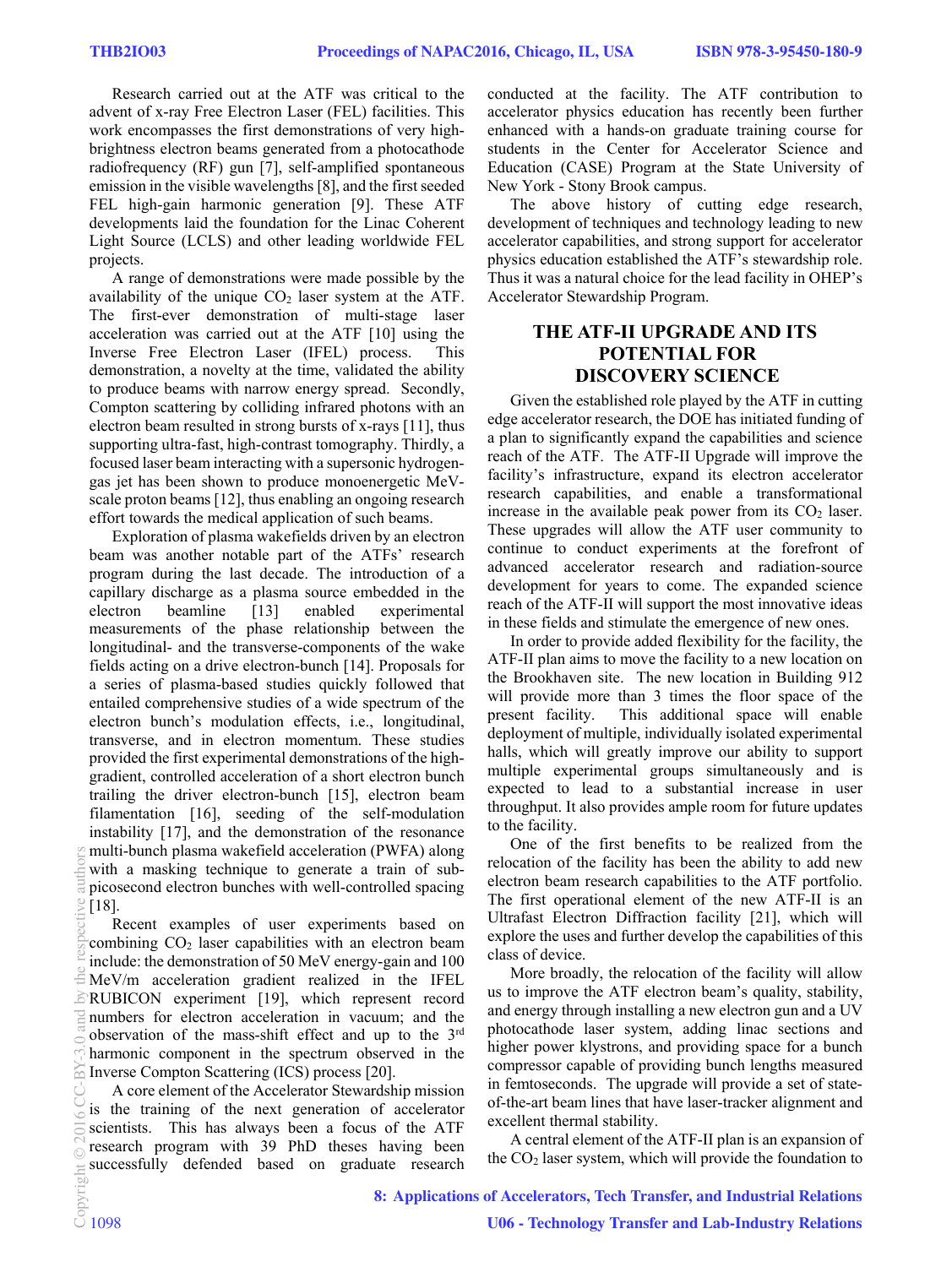achieve ultra-fast (sub-picosecond) and ultra-high power (100 TW class) IR laser performance. Attaining these operating levels will provide ATF-II users with unique opportunities to explore wavelength scaling of strong-field physics phenomena up to the laser-strength parameter  $a_0 = eE/m\omega c = 10$  at a laser wavelength of  $\lambda = 10$  µm, where *E* is the laser's electric field, *e* and *m* are the electron charge and mass, respectively, *c* is the speed of light, and  $\omega = 2\pi c/\lambda$  is the laser's frequency. This regime represents nearly a hundred-fold increase in peak power over the present ATF laser system. In order to achieve these parameters, the upgraded ATF-II facility will be designed to enable advances in four key areas: a solidstate, femtosecond, optical parametric amplifier (OPA) front end [22]; a chirped pulse amplification (CPA) system [23]; the use of multiple  $CO<sub>2</sub>$  isotopes [24] in the expanded chain of laser amplifiers; and nonlinear pulse-compression down to three cycles [25].

It is worth discussing, for a moment, the scientific reach that will be enabled by a  $\lambda = 10 \mu m$  laser system operating in the 100 TW regime. We note that the ponderomotive potential of electrons produced at the laser interaction point with a gas medium scales as  $\Phi = I/4\omega^2$ . Thus a 1 µm laser will require an intensity that is one hundred times higher than that required for a  $10 \mu m$  laser. This wavelength scaling has been previously demonstrated by comparing the intensity required to produce the same ion acceleration, via the Target Normal Sheath Acceleration (TNSA) mechanism, with a 10  $\mu$ m CO<sub>2</sub> laser system  $(10^{16} \text{W/cm}^2)$  and a 1  $\mu$ m solid state laser system  $(10^{18} \text{ W/cm}^2)$  [26].

In addition to the effect of the ponderomotive potential, we must also consider the number of electrons and ions that effectively interact with the field of the laser as a function of its wavelength. When working at the diffraction limit of the laser beam, the yield of hot electrons will be determined by the surface area of the laser spot. Thus the integral yield of hot electrons from a laser-induced plasma is expected to be one hundred times smaller for a  $1 \mu m$  laser system in comparison to one with a 10 um wavelength. These types of considerations drive interest in two current research thrusts which we describe below.

The first is Laser Shock Wave Acceleration (LSWA) of protons, which has been previously demonstrated with the CO2 lasers [12, 27]. This method of producing and accelerating protons holds the promise of providing proton beams that are suitable for medical treatments. A key feature of this methodology is the ability to produce nearly mono-energetic ion beams. The near linear scaling of the ion energy with laser intensity allows us to project that 170-MeV low-energy spread proton beams can be obtained with a  $CO_2$  laser intensity of  $\sim 10^{18}$  W/cm<sup>2</sup>, which is achievable at 100 TW peak power. More detailed simulation studies support this projection [28].

Our second thrust is associated with the potential of longer wavelength lasers for developing a path to very high energy collider capabilities using Laser Wakefield Acceleration (LWFA) techniques. Near-infrared  $(\lambda=0.8-1)$ 

 $\mu$ m) solid-state lasers, offering Petawatt peak power and femtosecond pulses, have been shown to be capable of driving a plasma wake that can accelerate electrons with up to 100GV*/*m longitudinal fields [29]. We note that longer laser wavelengths have the potential of inducing stronger ponderomotive excursions of plasma electrons, thus achieving bigger blowout structures, or plasma "bubbles". This opens the possibility for increasing both the size and charge of the electron bunches being accelerated. By creating a bubble with a thousand-fold greater volume than presently achievable with solid state lasers, a  $CO<sub>2</sub>$  laser system operating at  $\lambda = 10$  µm would significantly reduce the problem of space charge and simplify electron injection into the acceleration stages envisioned for prospective compact plasma-based, TeV-class electron-positron and gamma colliders [30-32]. These features, in combination with a femtosecond-class electron injector as envisioned for ATF-II, demonstrate the potential of the LWFA research that could be carried out in the upgraded facility. These experiments would provide an important complementary research path to that being pursued at world-wide PW laser facilities based on solid state laser technologies.

The above examples represent just two of many cutting edge research thrusts that can be supported with the ATF-II. User access to these novel research capabilities will be greatly enhanced by the increase in floor space available to the facility where we intend to provide at least one experimental hall dedicated to research on e-beam/laser interactions and another dedicated to "laser only" experiments (such as ion-acceleration from gas jets and foils, strong-field experiments, and novel radiation sources). The new layout of the ATF-II will provide ample space for future evolution the novel  $CO<sub>2</sub>$  laser system, along with significantly increased control room and research support space.

#### **CONCLUSION**

The ATF user program, spanning more than two decades, has provided a rich legacy of research for discovery science and accelerator applications. The ATF user community represents a broad range of researchers from universities, national research centers, and small businesses who are engaged in accelerator science and technology development important to a multitude of stakeholders. Having been designated a U.S. DOE Office of Science National User Facility under the Accelerator Stewardship Program, the ATF will continue to be able to provide unique research capabilities at no cost to the international community. It will also be able to support proprietary industrial users on a cost recovery basis.

The ATF-II upgrade aims to significantly enhance our capabilities to support transformational accelerator science and technology developments, which are a key element of the Accelerator Stewardship mission. This upgrade will pave the way for a range of scientific initiatives – from ion acceleration, which is relevant for future radiotherapy methodologies, to the creation of ultra-bright sources of monochromatic X-rays through inverse Compton